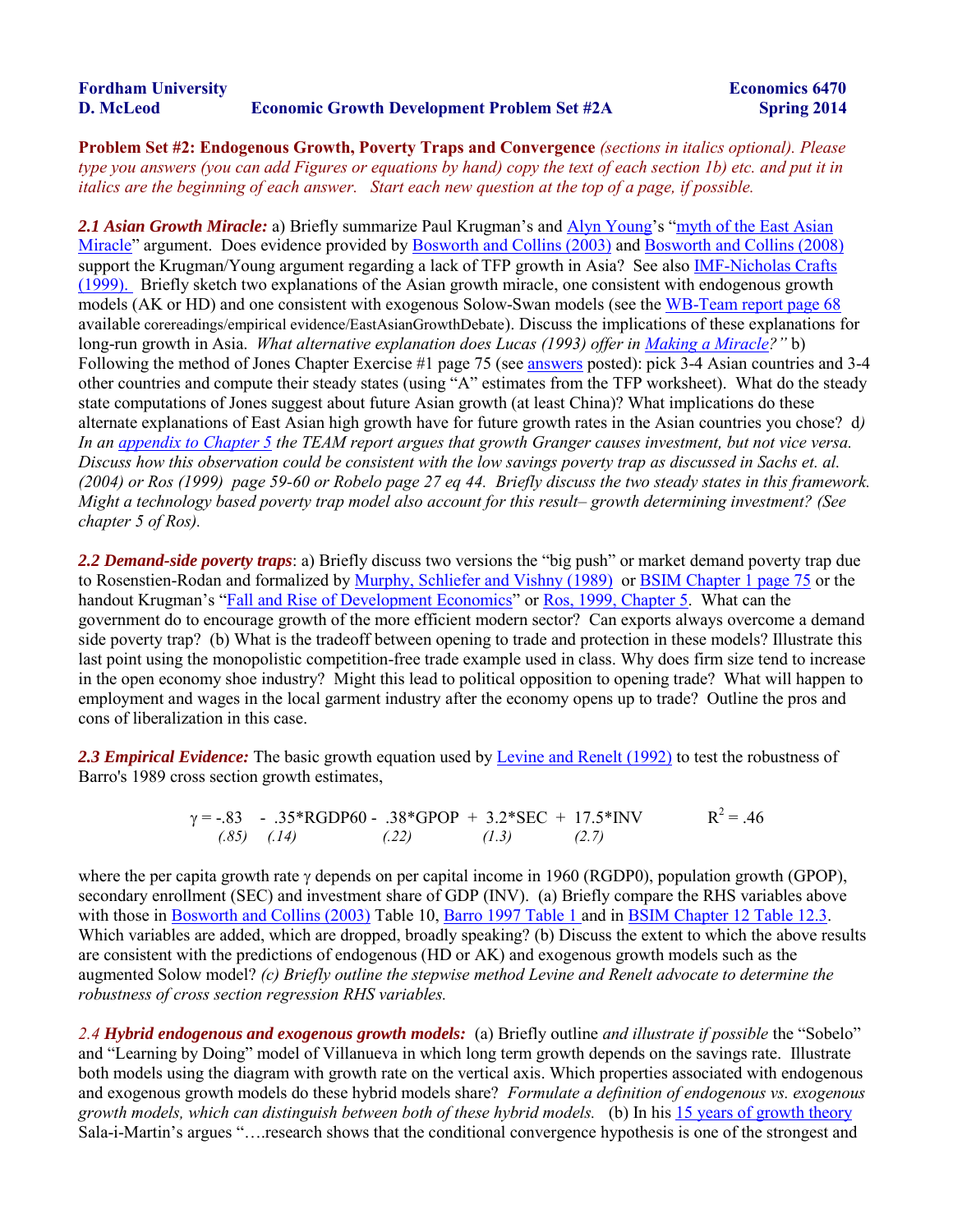most robust empirical regularities found in the data. Hence, by taking the theory seriously, researchers arrived at the exact opposite empirical conclusion: the neoclassical model is not rejected by the data, whereas the AK model is." Discuss this statement in light of the convergence properties of the Sobelo model discussed above. *What sort of evidence could be used to distinguish between these two classes of models, broadly defined? (*see also [McGratten's](http://www.gdsnet.org/McGrattenDefenseofAKModels.pdf)  ["In Defense of AK models"](http://www.gdsnet.org/McGrattenDefenseofAKModels.pdf)). *What evidence does Jones use to argue against endogenous growth in chapter 8?* 

2.5 *Trade and Growth:* Does trade increase economic growth, or *vis versa*? It has been surprisingly difficult to prove a causal link between trade and growth or specifically between trade policy and growth. **a)** MA-IPED students briefly describe *while PhD students write down equations for two growth* models which higher tariffs raise or reduce growth (see [Rodriguez & Rodrik 2000](http://www.gdsnet.org/Rodriguez&RodrikSkepticsView.pdf) (R&R) or [Sachs and Gallup, 1999](http://www.fordham.edu/economics/mcleod/SachsGallupGeographyGrowth.pdf) or the [Basu and McLeod, 1992](http://www.gdsnet.org/ECGA6470_GrowthOpenEconomies.pdf) handout.( b) Why is it difficult to determine whether trade causes growth? Discuss some of the techniques (tricks) economists have use to find a relationship between trade and growth starting with [Levine and Renelt \(1992\)](http://www.fordham.edu/economics/mcleod/LevineandRenelt1992.pdf) and Sala-i-Martin (1997[, I just ran 2 million regressions…\)](http://www.gdsnet.org/Sali-i-Martin-TwoMillionAER1997.pdf) through [Rodriguez and Rodrik \(2000\).](http://www.gdsnet.org/Rodriguez&RodrikSkepticsView.pdf) Then pick one "second round" paper (post  $R\&R 2000$ ) and discuss how they respond to  $R\&R$ 's replication and criticism of their results (for example, [Warner \(2003\)](http://www.cgdev.org/content/publications/detail/2757/) [Wacziarg and welch \(2008\)](http://www.anderson.ucla.edu/faculty_pages/romain.wacziarg/downloads/integration.pdf) or [Dollar and Kraay \(2004\)](http://www.gdsnet.org/DollarKraayTradeGrowthPovertyEJ2004.pdf) an[d Estevadeordal](http://idbdocs.iadb.org/wsdocs/getdocument.aspx?docnum=1802678)  [and Taylor, 2008.](http://idbdocs.iadb.org/wsdocs/getdocument.aspx?docnum=1802678) The paper you use should explicitly references the R&R paper (you can use google scholar to find other papers if you want to). Briefly summarize this  $2<sup>nd</sup>$  round evidence in response to Rodriguez and Rodrik [\(2000\)](http://www.gdsnet.org/Rodriguez&RodrikSkepticsView.pdf) argument that trade does not increase growth*. (d) Case study question: Is your country "open" or closed to trade (provide a Figure or Table with trade to GDP ratios)? Is your country open or closed to capital inflows (Table or figures for CA over GDP)? Mention free trade agreements, currency areas, etc. Does your country have policy levers to manage its real exchange rate? Is data on a real exchange rate measure available? (PPP or WDI or [USDA ERS Macro database\)](http://www.ers.usda.gov/Data/Macroeconomics/).*

*2.6* **Evidence for conditional convergence and poverty traps:** Answer question 1 page 75 of Jones but then also choose 3-4 other countries that have data on the [TFP worksheet of this spreadsheet](http://www.gdsnet.org/JonesChapter3_Exc1_p75b1Haiti.xls) (similar to DR and Haiti, *(PhD students—optional for Masters) Import the* [Jones Table C.1 Excel file](http://www.gdsnet.org/JonesAppCdata.xls) [Jones file for Appendix C](http://emlab.berkeley.edu/users/chad/TableC2.asc) and put the data into [Eviews Workfile](http://www.gdsnet.org/classes/Jones_AppC.wf1) *some other multivariate regression program (even excel will to this, just not very quickly). (a) Carefully regress growth rates 1960-97 or g(60-97) on the level of income per capita in 1960 (Y60). What does this regression tell you about absolute convergence among this group of countries? (b) Now add years of schooling (u) or the savings rate provided (SK) or population growth to this regression. What happens to the coefficient on 1960s per capita income? Which of these regressions demonstrate conditional convergence? Explain. Pick three pairs of countries with similar levels of schooling—put them in a table showing schooling years, initial 1960 income and the growth rate for 1960-97 (all taken directly from Table C.2). Does the evidence in your table support conditional convergence? Explain why, why it doesn't. (c) Regress the level of GDP per capita in 1997 (Y97) on the SK, n and y(60) then do a second regression adding u (years of schooling). Compare the R<sup>2</sup> for this regression. What does this say about explanatory power of the Solow-Swan and Mankiw-Romer-Weil version of the neoclassical (Solow) growth model? (d) (optional) How does Jones proceed to explain savings/investment rates in Chapter 7—does this exercise overcome the endogeneity problem associated with savings and schooling? Explain. (e) optional for everyone: What can be done to validate obtained from the regressions such as those in #1 above which may suffer from simultaneous equation bias? (e) Use the coefficient computed above to draw some conclusions regard the speed of convergence using Table 11.1 assuming a capital share*  $\alpha$  *of .4.* 

2.7 *Endogenous growth with Government:* (a) Show how Barro's growth model with government investment is a special case of the "AK" model where in Barro's notation  $y = k(1-\alpha)g\alpha$  and  $g = \tau y$  (see the Government and growth handouts [the long version,](http://class.povertylectures.com/BarroGovGrowthHandoutSpring2012.pdf) there is also a one page version). *(b) Describe the private sector's maximization problem. Why might growth be sub optimal if investment decisions are left to the private sector? Describe the solution to the social planner's problem. What is the optimal tax rate? Relate this to optimal savings rate discussed in problem set #1.* (c) What are the empirical implications of this model for the relationship between growth and public sector spending shares? Suppose taxes are unpopular in democracies, but that large public sector are appealing to authoritarian governments: use the optimal tax diagram to show the tax rate these two countries are likely to choose. Will democracies grow faster? *(optional: Compare with the predictions of this model with [Barro](http://www.cid.harvard.edu/hiid/579.pdf)  [1997 Tables 1-3](http://www.cid.harvard.edu/hiid/579.pdf) results for democracy and growth. Further)*